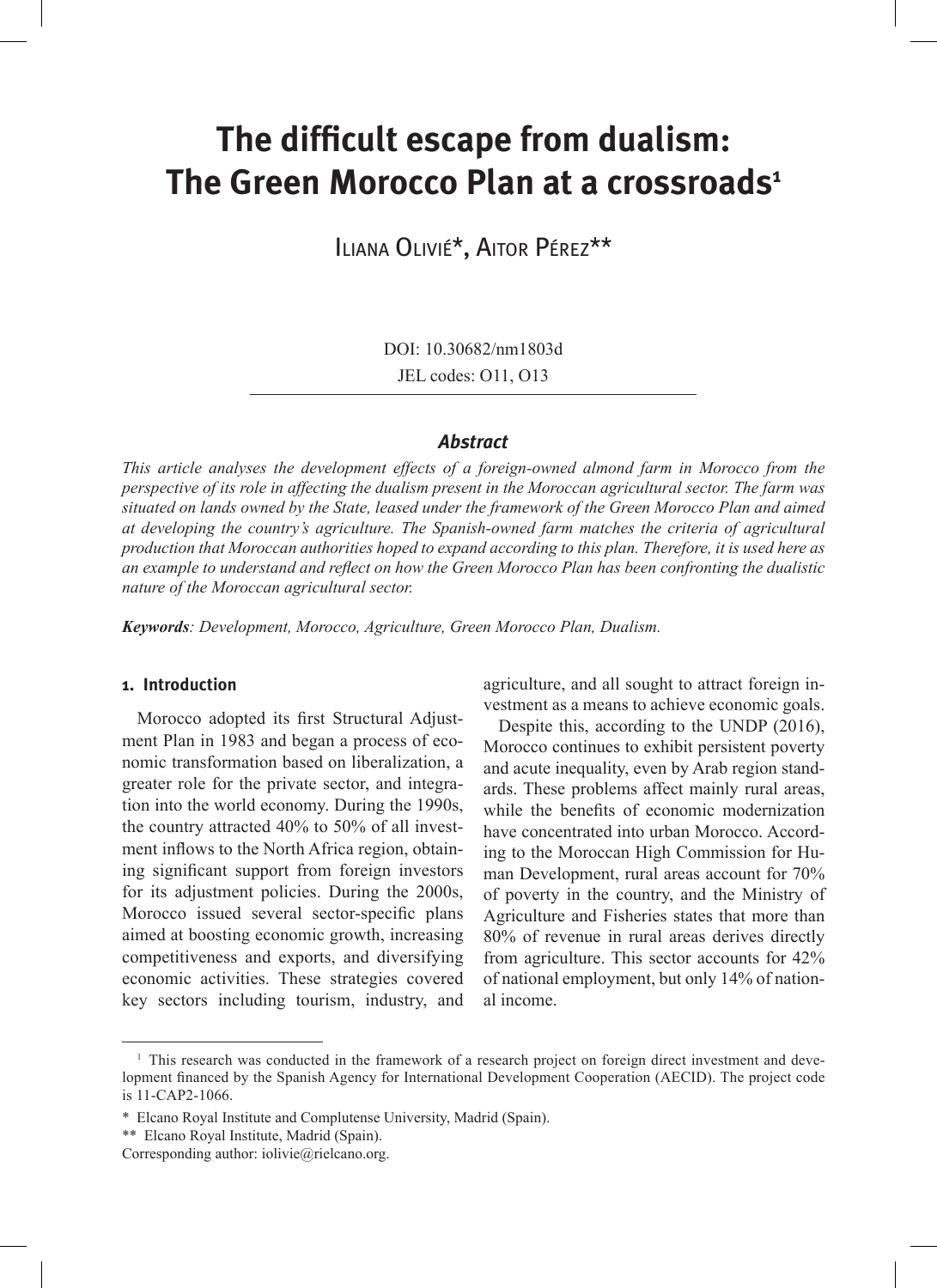In this context, a strategy for agricultural development known as the Green Morocco Plan (GMP) was advanced by the Agency for Agricultural Development under the umbrella of the Moroccan Ministry of Agriculture and Fisheries. The Green Morocco Plan acknowledges the problem of duality in the country's agricultural sector, yet it encourages bipolar development of that sector by way of two sets of measures (or pillars) and therefore may be working at cross-purposes. Pillar I of the GMP aims at developing high-performance agriculture, adapted to international market competition by means of stimuli to private investment. Pillar II consists of combating poverty via the promotion of solidarity projects meant to increase the income of the most vulnerable farmers, particularly in sensitive areas.

This leads to a first (general and academic) question of how to combat dualism in developing countries with extensive and underproductive agricultural sectors. More specifically, we wonder whether measures adopted under the GMP in order to combat dualistic development (evident in Morocco) are aligned with the specific objectives on confronting dualism stated by the same plan. Through analysis of the features and performance of a specific almond farm, we intend to contribute to the literature on dualism and, more specifically, to the study of the GMP.

As explained in Sections 1 and 2 of this paper, GMP Pillar I might appear to be consistent with Arthur Lewis' seminal works on dualism and development, as it encourages the kind of vibrant capitalist sector that might progressively concentrate resources, reduce the size of the subsistence sector, and overcome persistent duality. However, through analysis of a specific agricultural investment matching the GMP criteria of high performance and international competitiveness in agriculture, this paper reveals that the logic underlying the plan ignores much of what is known about development economics and dualistic economies, including Lewisian theory. In Section 3, we make explicit our methods of analysis and address controversies around the use of single case studies with theoretical purposes. In Section 4 we present the case study of the almond farm, and in the final section we offer our conclusions.

### **2. Dualism in academic literature**

Dualism was first characterized by Lewis (1954) in a seminal piece that also became a milestone in the foundation of development economics as an academic discipline. From his point of view, economic structures in developing countries can be easily categorized into two distinctive groups: (i) a capitalist sector that is generally industrial, dynamic, labour-demanding, and comparatively productive; and (ii) a subsistence sector that is agricultural and/or artisanal, informal, and comparatively unproductive. Later, Kirkpatrick and Barrientos (2004) and Gollin (2014) underlined that Lewis' division was based on productivity gaps and labour differences, suggesting that this was not necessarily an industrial/agricultural divide.

According to Lewis, economic development will be triggered as a result of demand for labour by a vibrant capitalist sector; the required labour force will be transferred from subsistence to the capitalist sector (a process typical to rural exodus, if the capitalist sector is industrial). This will lead to economic growth and job creation in the industrial sector, along with increased productivity in the subsistence sector (where similar economic activity can be easily achieved with a smaller labour force). Total productivity increases will be registered in the overall economy (as the productive industrial sector grows within the economy, and as agriculture becomes more productive).

In parallel to this approach to economic development, the Latin American structuralist school has taken a fairly different view of the same phenomenon. Structuralism likewise acknowledges the structural differences within developing countries (for instance, between the agricultural and industrial sectors) (Prebisch, 1950). However, from the structuralist point of view, this gap results from a similar gap at the international level, between rich and poor countries. The internal productivity gap is partly the result of an outward-oriented economy, where the capitalist sector (which shares features with Lewis' description) is connected to an international capitalist sector (mostly controlled by rich countries), while the subsistence sector (which is disconnected and unproductive) lags behind. Moreover, unlike in Lewisian postulates, the possibility that the capitalist sector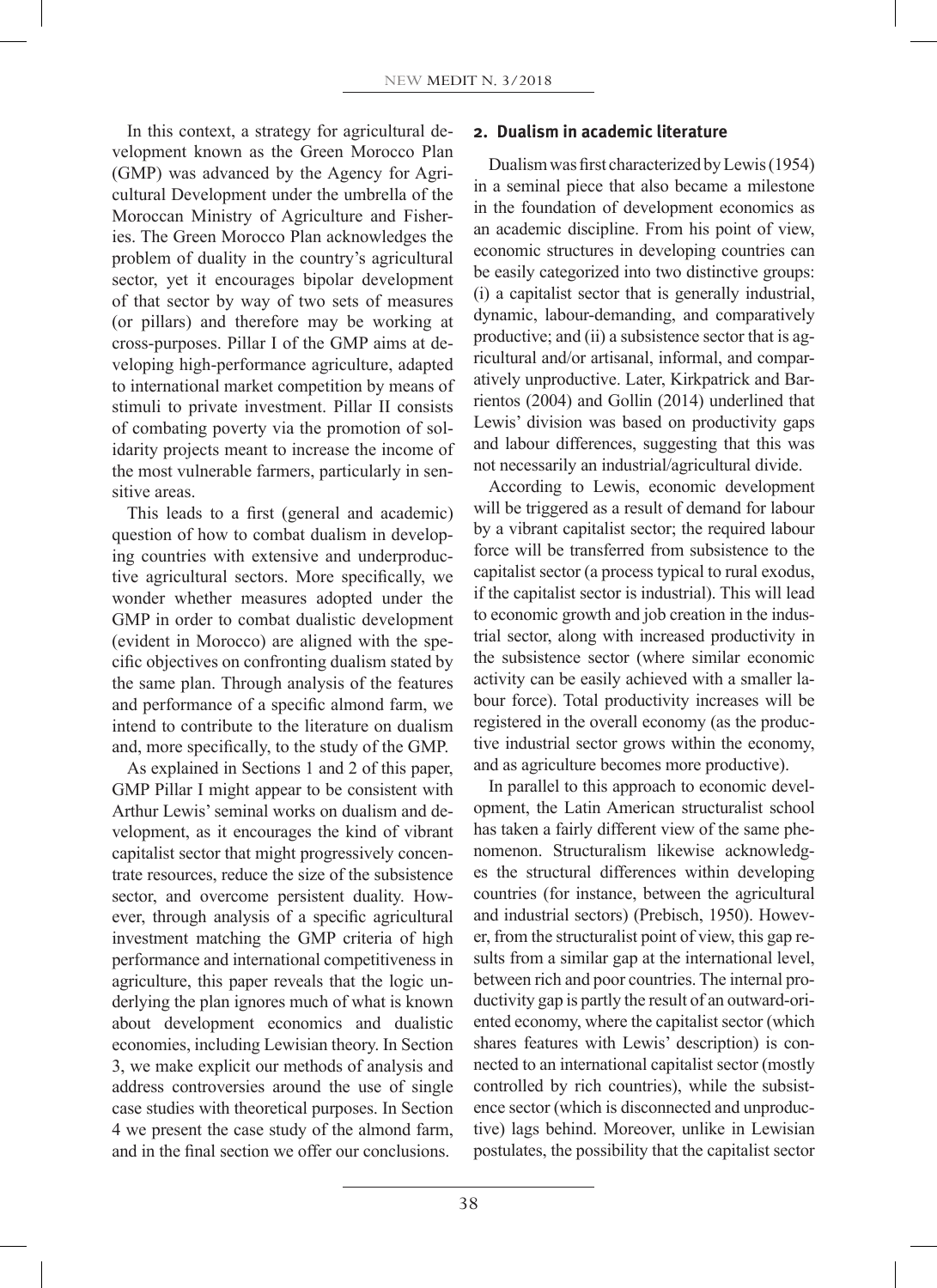may be the agricultural sector itself becomes a major characteristic (this being the case in most Latin American countries, and in the Moroccan economy), so that the gap characterizing a dual economy occurs *within* the rural sector (and not as industrial/urban versus agricultural/rural). As a result, according to the structuralist view on dualism, the very nature of dualism inhibits the triggering of a development process: the subsistence and capitalist sectors are not connected.

This disconnection can occur in different (non-exclusive) realms: the modern sector might have no productive linkages with other domestic sectors (whether as providers or as buyers), which would prevent technological transfers via such linkages. Elsewhere, productive linkages might exist but not trigger technological transfers. Moreover, due to its own low labour intensity in economic activity, the capitalist sector itself might function as an enclave that demands no labour from the subsistence sector.

Lewis' model has been criticized on several fronts (Hosseini, 2012), including on grounds that the author did not consider the possibility that earnings in the modern sector would be invested abroad. Although the canonical version of Lewis' model applies to closed economies, Lewis himself (1954) did foresee different implications, in terms of dualism, in the event of the opening of an economy. In one such scenario, where a developing country exports basic goods and imports capital (via that same exporter), the formation of enclaves was deemed a very likely result. In this sense, there may be a kind of consensus among development economists around the risk of persistent dualism in the form of such enclaves (units domestically isolated from the point of view of their productive linkages, technological transfers, or labour demand).

The Lewis model has been empirically tested in various developing contexts. For instance, according to Bourguignon and Morrisson (1988), increasing rural productivity in developing countries has been a major element for decreasing inequality. In the case of Thailand, according to

Jitsuchon (2014), rural-to-urban migration does not fit into Lewis' model. In Mexico, Hernández Laos and Velázquez Roa (2003) find evidence of persistent and even worsening dualism in the context of globalization. In this case, the traditional sector is comprised by agricultural activities as well as construction, while the modern sector is composed of mining (oil extraction), manufactures, power distribution, and financial services. Laterza (2016) also finds evidence of Lewis-type dualism in the Swazi economy and adds a racial divide to the set of capitalist-subsistence gaps: white employees tend to nurture the capitalist sector, while the subsistence sector is more intensive in black workers.

Barbier and Bugas (2014) add an additional problem to the phenomenon of dualistic rural economies in Latin American. In that region, the risk of Dutch disease associated with commodities booms leads to increased productivity in rural sectors (merely as a result of increased sale prices, with no associated innovations), and this hinders a process of structural transformation.

Despite the flaws highlighted above, the dualistic postulate for open economies seems a suitable approach for analysing the transformations occurring in the Moroccan rural sector, given that sector's high contribution to GDP and its abundant workforce, low productivity, and coexistence with a modern capitalist sector.

#### **3. The Green Morocco Plan**

Faysee (2015:2) considers the Green Morocco Plan<sup>2</sup> to be a «strong come-back of the state via both an ambitious strategy and increased resources». From the time of national independence to the 1980s, the state was actively involved in agricultural development, not only through provision of infrastructures but by promotion of agricultural production in specific sectors and regions, often by means of state-owned farms. During the 1980s, structural adjustment policies led the Moroccan government to dismantle those structures and allow private actors to enter the

<sup>2</sup> Several institutions have presented the main features of the plan on their web pages (see, for instance, www. ada.gov.ma/StrateguePM.php). These institutions refer to the GMP when presenting specific policy actions, such as tenders, grants, infrastructures, etc.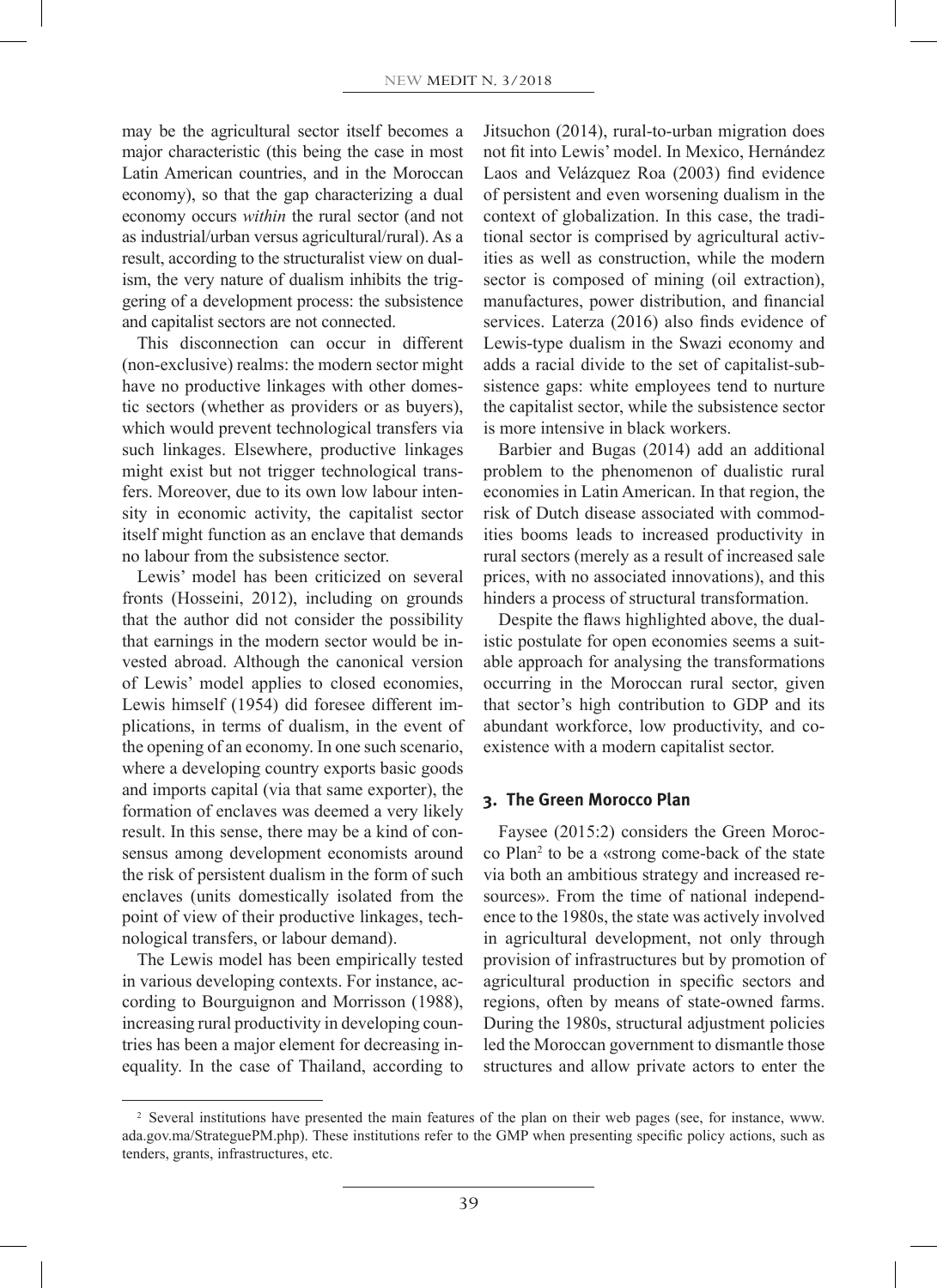| The two sectors                       | - Only 18% of farmers have access to bank loans.<br>- 70% of farms are smaller than 5 hectares.                                                                                                                                                                                                                                                                                                                                  |
|---------------------------------------|----------------------------------------------------------------------------------------------------------------------------------------------------------------------------------------------------------------------------------------------------------------------------------------------------------------------------------------------------------------------------------------------------------------------------------|
| Revenue                               | - The income of 80% of the rural population (14 million) depends on agriculture.<br>- Due to land fragmentation and the predominance of cereals, the income of the rural<br>population remains low.                                                                                                                                                                                                                              |
| Productivity                          | - Agro-food carries a negative trade balance (-2,000 million Dirham, excluding<br>fishing).<br>- Unstable production, due to seasonality and climatology, with an estimated impact<br>of $14\%$ of GDP.                                                                                                                                                                                                                          |
| Employment and<br>resource allocation | - Low investment. Mechanization in Morocco is 11 times lower than in Spain.<br>- Significant impact of seasonality in employment (agriculture accounts for 42% of<br>total employment).<br>- 80% to 90% of water is directed to agricultural uses. Inefficient irrigation systems.<br>- 75% of land is allocated to cereal production, with only 10% to 15% turnover and<br>5% to 10% employment within the agricultural sector. |

Table 1 - Challenges for agricultural development according to the GMP.

*Source: Own elaboration, based on Green Morocco Plan. Data available at www.ada.gov.ma.*

sector through tenders. At that time, trade liberalization (framed under the Euro-Mediterranean Association) was seen as an opportunity for attracting investments oriented to EU markets.

For this reason, the GMP was issued in 2008 with the aim of re-shaping the Moroccan agricultural supply, and an increase in public resources toward that purpose was also announced; this was regarded as a return to state-fostered productive activities. However, as Faysee remarks, while public intervention during the 20th century was instituted from the top down, the new tools inherent in the GMP are meant to support bottom-up activities.

Faysee (2015) further points out the propriety of the GMP to a dual agricultural structure: it aims to create agricultural enterprises in both favourable and unfavourable areas, to achieve the professionalization of small and medium farms. It also focuses on agricultural value chains and their coordination, and it aims to identify stakeholders with the capacity to lead, and especially to support small-scale farms.

Arguing to the contrary, Akesby (2012) and Mahdi (2014) consider the GMP to be a plan that reinforces the dualistic nature of Morocco's agricultural sector through its focus on modern agriculture for a few and its bias toward largesized farms, which could destabilize family-run agriculture.

In either case, the GMP acknowledges the dualistic features of Morocco's rural sector as it links the challenges of the agricultural sector to modernization of the dominant subsistence sector (Table 1).

Regarding the provision of agricultural goods, this plan illustrates the country's concerns about the instability of a sector highly affected by rainfall. Agricultural production in Morocco represents 14% of GDP, which is a very high rate even compared to other North African countries. Variations in crops have a significant impact on overall economic growth in Morocco, and this has a relevant social effect via rises in food prizes.

Another social implication of agricultural activities, according to the GMP, is their importance in terms of employment. As mentioned above, agriculture accounts for 42% of employment in the country, and families living beneath the poverty line obtain 82% of their revenue from the sector. Therefore, the GMP sets another goal consisting in the stabilization and increase of income obtained by farmers, as a means to tackle poverty, especially in central areas of the country. In this sense, the plan is targeting one of the symptoms of a dual economy: comparatively low wages and earnings in the traditional subsistence sector.

Despite the share of the agricultural sector in Morocco's production and employment, the GMP also takes into account that the agricul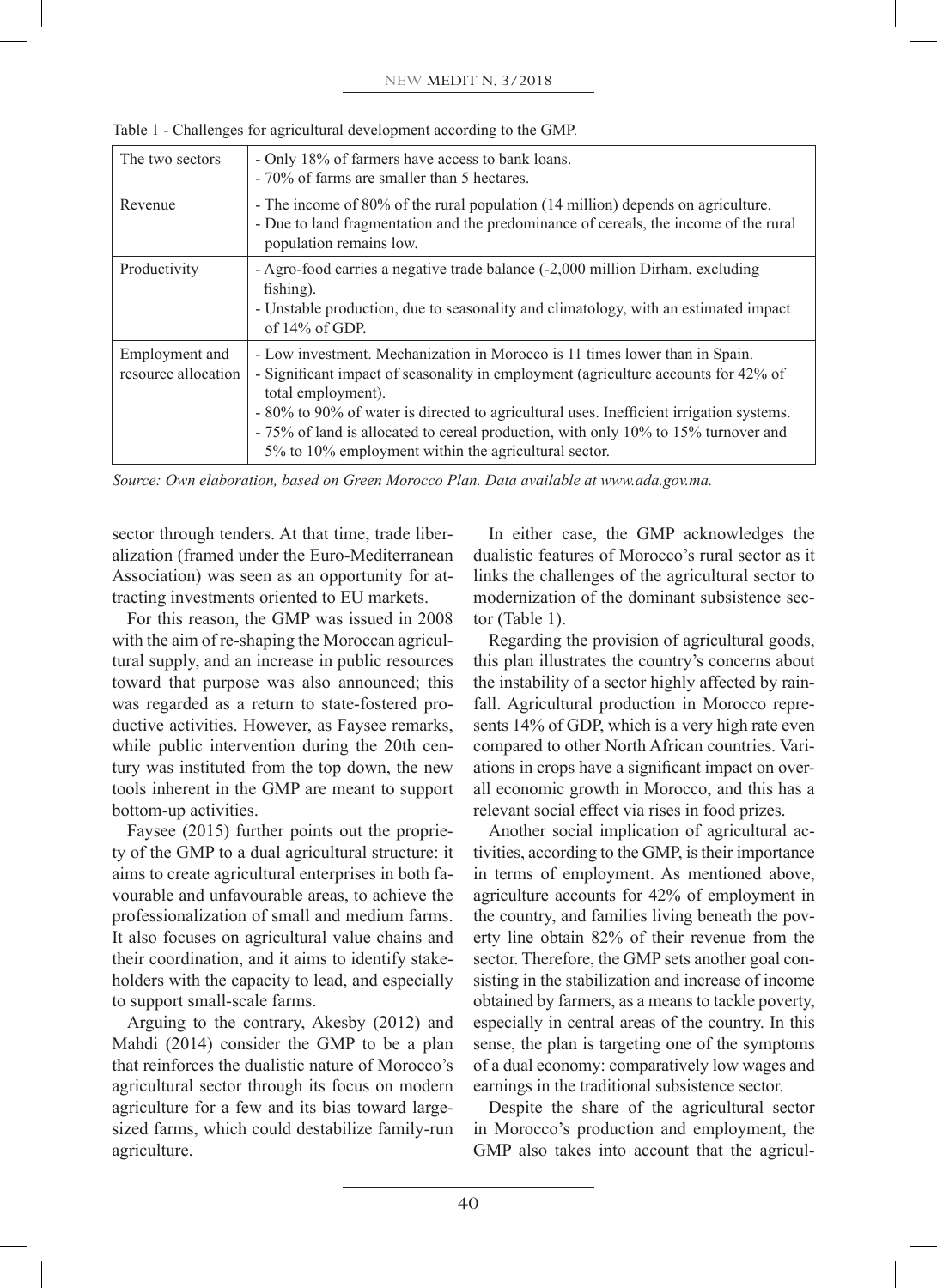tural trade balance of the country is negative, highlighting the need for increased productivity (another element of the dual model). The sector needs to be further modernized with regard to its use of water, being currently responsible for 80% of national water consumption but nonetheless failing to ensure stable production.

Furthermore, documents derived from the GMP compare Morocco with Spain and note that, while the European country adds 100% of value to its agro-food products through industrial transformation, Morocco's industrial added value to food products reaches only 33%. The plan finds this difference illustrative of one way to foster structural change (away from the agricultural sector) in the Moroccan economy.

As highlighted by Faysee (2012), the GMP links this sort of low performance to a dual farming structure, with traditional farms representing the vast majority and with only a few modern agricultural enterprises. The rationale of the GMP is to escape the dual structure of the sector by providing tailored support to both kinds of farms.

In order to do so, the GMP differentiates two implementation strategies ("pillars") depending on the type of farmers involved. The first pillar involves modern companies, and its objective is the creation of internationally competitive agricultural "poles". The second pillar involves smallholder agriculture, and its goal is to improve livelihoods and to eradicate poverty in rural areas.

As per the Agency for Agricultural Development (*Agence pour le Développement Agricole*, or ADA), Pillar I therefore relies on an increase of private investment, both domestic and foreign. By means of international tenders, private investors commit to implementing agricultural and/or agro-industrial projects. Then, following an assessment of economic viability and technical adaptation to the agricultural potential of the area, the ADA offers investors long-term tenancy on state-owned lands at a reduced price.

The ADA has two additional tools for putting Pillar I in place: contract programs and aggregation projects. A contract program is a series of actions to improve the organization, production,

and productivity of a value chain over a period of 7 to 10 years. Each contract defines the responsibilities of the actors in the chain (and those of the state) in carrying out the planned actions. An aggregation project is where an actor from an agricultural value chain that is deemed to hold a leading competitive position takes responsibility for supporting the production of a group of farmers, and for purchasing their products.

All three of the actions under Pillar I concentrate on areas identified as "agro-poles" (the potential capitalist sector, following Lewis' definition). They meet certain natural conditions and benefit from public infrastructure investments, mainly in terms of irrigation.

Therefore, it could be said that the first two tools (international tenders and contract programs) are meant to create or nurture the capitalist sector (again, in Lewis' terms), while the third tool (aggregation projects) is aimed at favouring a spill-over of gains in the capitalist sector to the subsistence sector, so that Lewis' virtuous circle of dualism and development is triggered.

Pillar II projects, on the other hand, are mainly grants paid for by the ADA, and these concentrate on the diversification and modernization of small-scale agriculture, which often entails the setting up of cooperatives and farm associations. These belong to a category of projects labelled by the ADA as "solidarity agriculture", and they often obtain the support of international development agencies, Belgian cooperation being their first supporter.

In a word, while Pillar I targets the capitalist sector and the spilling over of its economic dynamism to the subsistence sector, Pillar II actions are oriented toward the traditional sector.

#### **4. Methodology**

#### **4.1.** *Case studies and theoretical reflections*

In the following section, we look at a Spanish<sup>3</sup> company that is connected to international markets, that uses water efficiently, and that is introducing capital-intense techniques along

<sup>&</sup>lt;sup>3</sup> Spain is often used as the benchmark for Moroccan agriculture in official presentations of the GMP, not only for its proximity, but also because of its comparatively high performance in similar physical contexts. Nevertheless,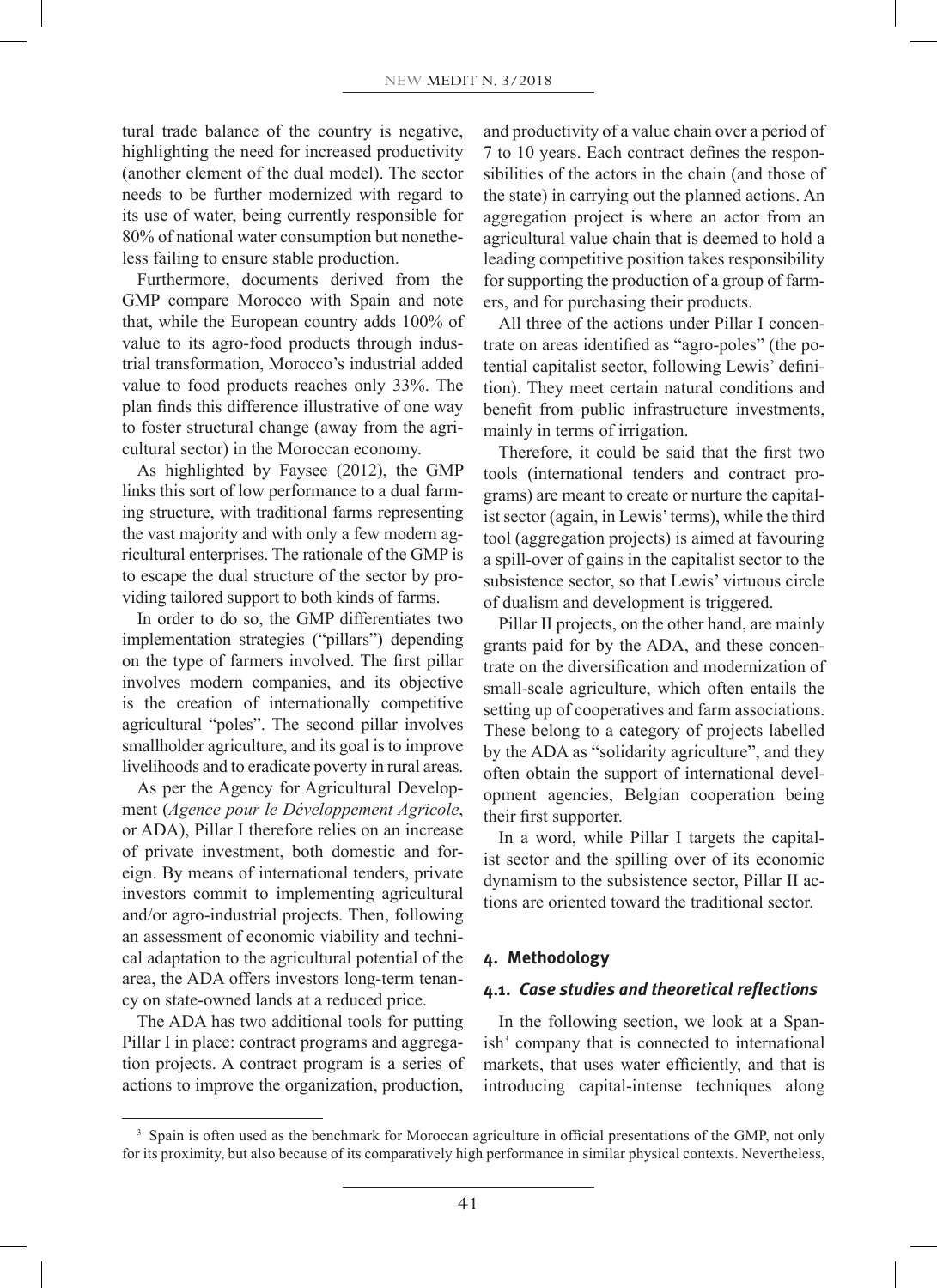with certain industrial activities into its production chain. It is a case that matches the defining features of the Lewis' capitalist sector – comparatively productive, creating jobs, offering high wages and therefore increasing income – as well as those of companies targeted in the GMP. It is therefore a paradigmatic case for new agricultural investments fostered by the GMP.

As explained by Flyvbjerg (2006), paradigmatic case studies have a prototypical value, meaning they help to better understand a prototype or, in Weberian terms, an ideal type. As argued by Venesson (2008), case studies tend to focus on theoretical categories rather than specific bodies of evidence.

Theory-building case studies represent a qualitative research technique often used in social sciences (Levi, 2008; Venesson, 2008; Bengtsson and Hertting, 2013). In the field of transnational company studies, Rugraff, Sánchez-Ancochea and Sumner (2009) make a strong case for the use of single-unit research to explore theories on the developmental effects of TNCs. In more general terms, case studies are often used to improve understanding of the behaviour of companies. Eisenhardt (1989) argues that such case studies must be evaluated as part of the process of inducting theory, rather than as hypothesis-testing research.

The case of capitalist agriculture described in this document is used to reflect on the difficulties of reducing the gap between the modern/capitalist and traditional/subsistence sectors. In other words, it does not provide general evidence on the capitalist agricultural sector in Morocco, nor does it measure the actual and overall performance of the GMP.

# **4.2.** *Why not a quantitative analysis on the impact of the GMP?*

In addition to reviewing the theory that underlies the GMP, it would be relevant to test whether the plan has produced expected results in coping with dualism at a country scale. Doing so would demand a different methodological approach (for instance, a large-N analysis testing the correlation between the actual implementation of GMP Pillar I and the evolution of the agricultural subsistence sector). Unfortunately, a quantitative test of theories on Moroccan agriculture is not possible with the available data. Neither do the Moroccan statistical services disaggregate data for this sector, as they have done for data on the industrial sector; nor does the agricultural agency (ADA) disclose information on its land-leasing operations.

Despite the intentions of the paper, this limitation inevitably leads to the question of whether the conclusions reached around this particular case can be generalized to other investments facilitated by the GMP. Conclusions from a single case study are sometimes generalized to a larger number, according to Bengtsson and Hertting (2013), by means of "rationalistic generalization". This logic of inference relies on expectations about similar mechanisms operating in similar contexts. Once our research question on the underlying theory of the GMP has been answered, we will briefly address the question of the real effects of the GMP on duality at the sector level.

# **4.3.** *Data and techniques*

Both qualitative and quantitative information on labour, production, wages, and sales for this investment project have been collected on the basis of a questionnaire (Annex A) and a guide for providing information (Annex  $B$ )<sup>4</sup>. The process for data collection was as follows: (I) an initial meeting with an executive from the company in the field, in order to gather general information on the transnational company (activity sector, history of the company in the country, etc.); (II) submission of both the questionnaire and the

the development gap between Spain and Morocco, separated by a strait of only 14 km, is among the broadest gaps between bordering countries in the world.

<sup>4</sup> These questionnaires were aimed at collecting additional information (on around 50 variables), as they were originally conceived in the framework of a larger research project on the effects of FDI on development in North Africa. That research project was implemented between 2011 and 2013.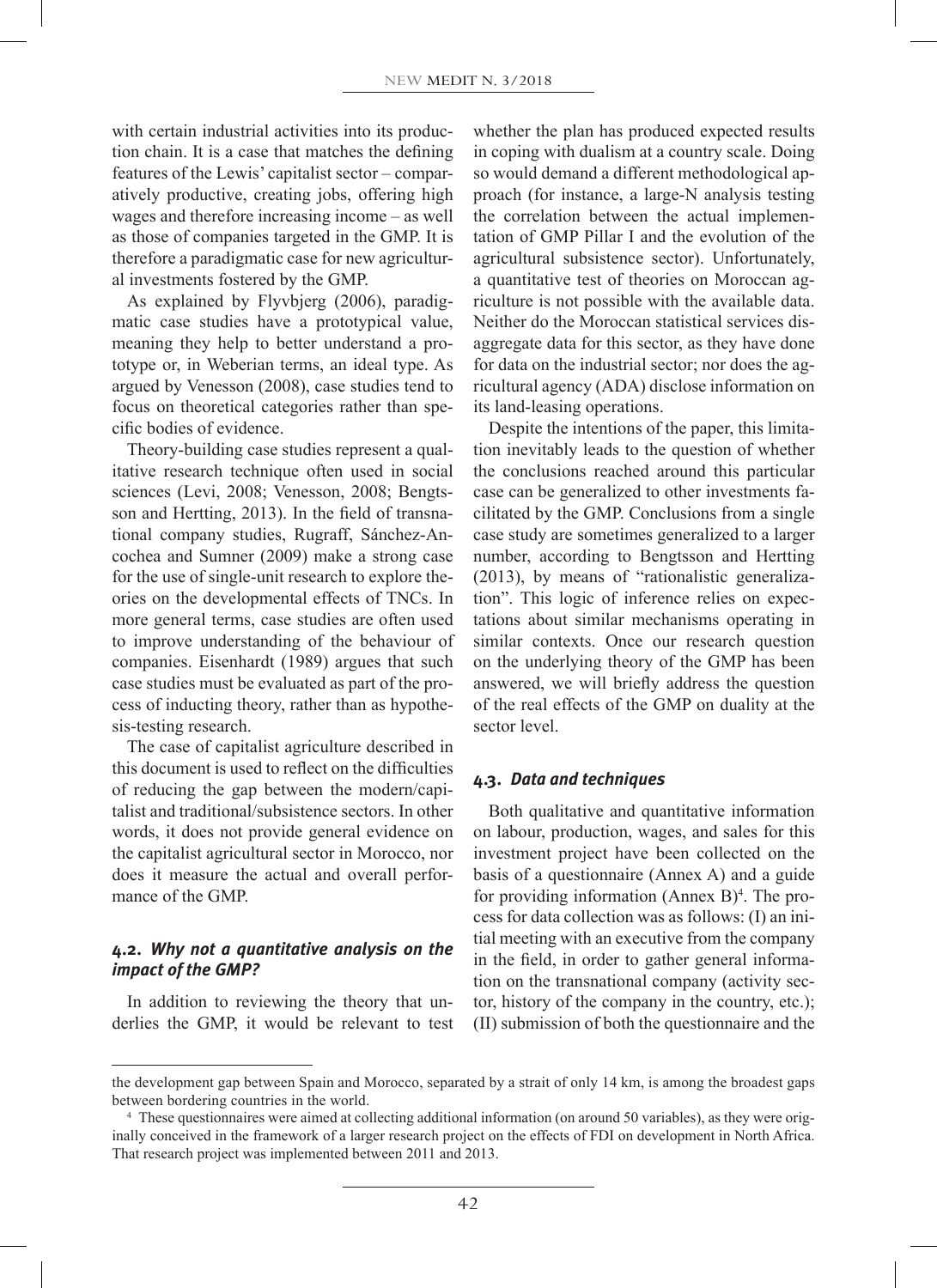guide to qualitative information; (III) a second (phone) interview in order to resolve doubts and questions around the provision of data; and (IV) complementary interviews with other actors in the agricultural sector<sup>5</sup>. Fieldwork was conducted between January and March of 2013.

### **5. A foreign-owned almond farm in the framework of Pillar II**

As mentioned above, the attraction of modern investment to the agricultural sector (under Pillar I) is implemented through international tenders, meaning that such investments appear in the form of foreign direct investment (FDI). Therefore, the dynamics of dualism might be different from those expected in a closed economy: Lewis anticipated the possibility of a shortcut in the virtuous circle of dualism and development if this were to occur in an open economy. In such a case, where an economy is importing capital from abroad, Lewis (1954) foresaw the formation of enclaves (very much in line with the structuralist postulate).

Indeed, both the Lewisian and structuralist traditions warn of the appearance of enclaves, historically significant in the development challenges of developing countries. Moreover, the capitalist sector might be linked to global production or distribution chains that are disconnected from the local economy, and high levels of productivity might be associated with the display of weak labour intensity. In the latter case, the capacity of the capitalist sector to connect with the traditional economy through labour transfer would therefore be limited.

Morocco has been fairly successful in attracting FDI. During the 2011-2015 period, FDI inflows amounted to 2.9% of the country's GDP – a record figure nearly twice that of the overall region (1.6%), according to UNCTAD data.

However, according to data from the *Office des Changes*, the lion's share of such investment has been channelled to the industrial and real estate sectors (55% of average inflows for the 2011- 2015 period). The agricultural sector has meanwhile attracted less than 0.5% of total FDI, and the forestry subsector just slightly over 4 million *dirhams* annually for the 2011-2015 period (or less than 2% of total FDI inflows to the agricultural sector).

Among FDI inflows to the forestry sector are those of Moroccan Almond International S.A.R.L., a greenfield investment by a Spanish agro-food group producing various dessert products, mainly for the Spanish market and its Christmas season. The group also maintains its own almond orchards in southern Spain, allowing it to lessen exclusive dependence on the international market, which is highly speculative<sup>6</sup>.

During the time when Moroccan authorities were seeking to attract Spanish farming companies by means of international tenders for the rental of state-owned properties, this group opted to seize the opportunity and enlarge its almond production in a country with physical conditions similar to those of southern Spain. The production output of the Moroccan farm was meant to target either European Union markets or to reinforce the supply chain of the group. In either case, it was to be an export-oriented investment.

To launch this enterprise, the company rented a farm of 350 hectares (300 of which are dedicated to almond trees), and it invested  $\epsilon$  2.5 million in related assets: select new trees; an irrigation system; diverse agricultural equipment; and an almond processing line for the automatic grading, cracking, separating, and peeling of the product. Previously, the company had performed a market analysis and an assessment of product feasibility, mainly focused on land quality and water availability. That study concluded that

<sup>&</sup>lt;sup>5</sup> These included: representatives of the Ministry of Agriculture and Fisheries; staff of the Belgian and Spanish cooperation agencies, providing financial support to the Ministry of Agriculture and Fisheries and the Agency of Agricultural Development in the implementation of the Green Morocco Plan; the Moroccan agency AMDI, responsible for inward investment attraction; as well as another Spanish company with features similar to the investment under analysis but operating in a different subsector and region.

<sup>6</sup> "Spanish almond farmers warn of market speculation", in Foodnews Agribusiness, October 2015: https://www. agra-net.com/agra/foodnews/dfn/nuts/almonds/spanish-almond-farmers-warn-of-market-speculation-496602.htm; "Almond Prices Surge as Sales Boom Collides With Drought", Bloomberg, July 2015.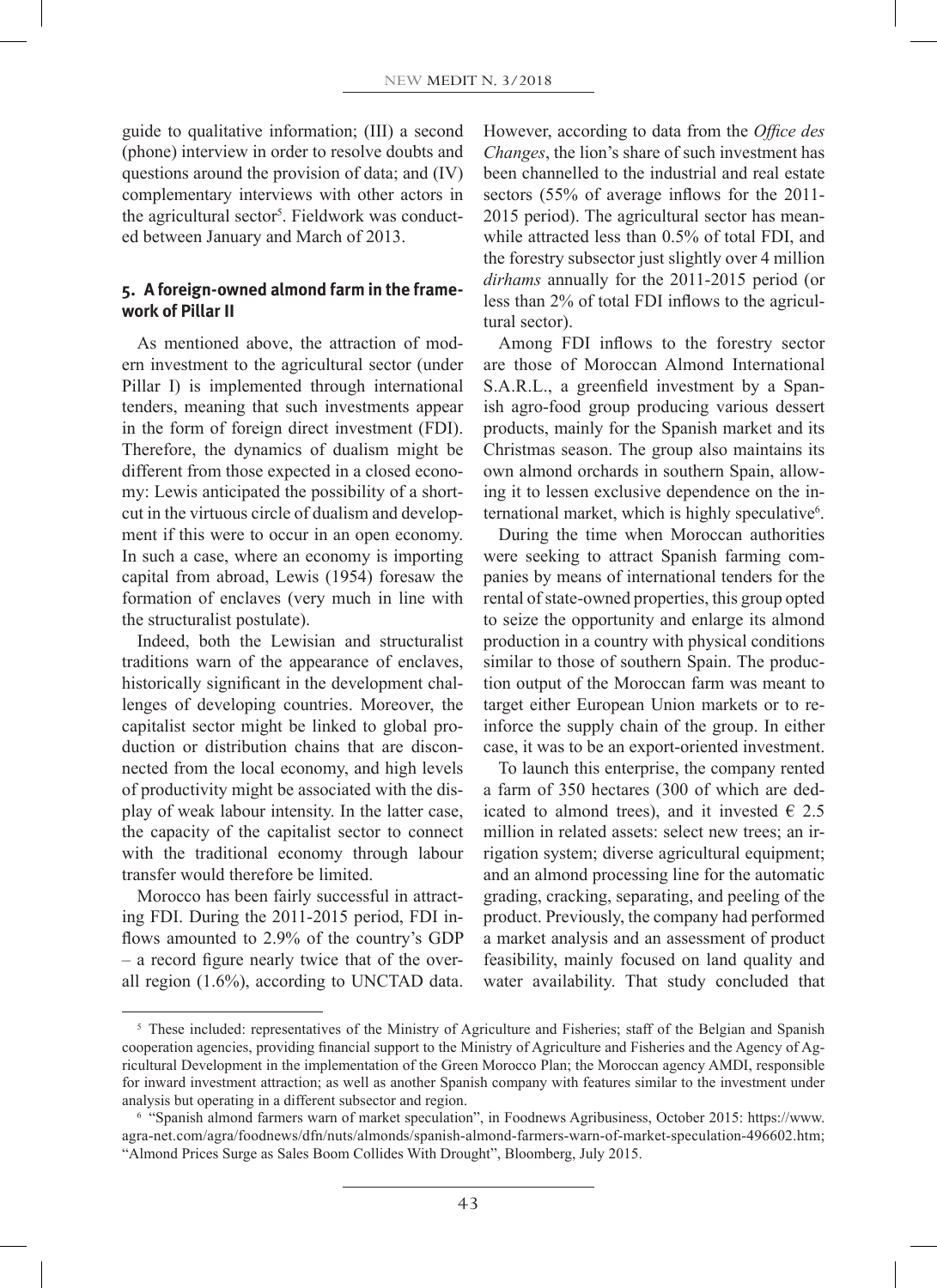|                                  | Comparison by producing countries |                                                |                                                           |  |
|----------------------------------|-----------------------------------|------------------------------------------------|-----------------------------------------------------------|--|
| <i>Productive indicators</i>     | California<br>(irrigated)         | Spain<br>(non-irrigated/<br><i>irrigated</i> ) | <i>Morocco</i><br>$(non-irrigated/$<br><i>irrigated</i> ) |  |
| Production area (hectares)       | 275,000                           | 425,842                                        | 144,228                                                   |  |
| Grain production (tons)          | 732,580                           | 53,590                                         | 21,700                                                    |  |
| Productivity (kilogram/hectare)  | 2,686                             | 110/360                                        | 55/450                                                    |  |
| Producer price (euros/kilogram)  | 2.28                              | 2.9                                            | 3                                                         |  |
| Production value (euros/hectare) | 6,129                             | 319/1,044                                      | 176/1,440                                                 |  |
| Average farm size (hectares)     | 35                                | 6.3                                            | 5                                                         |  |
| Share of irrigated farms $(\% )$ | 100%                              | $95.5\%$                                       | 85%                                                       |  |

Table 2 - Productivity in different agriculture contexts.

*Source: Moroccan Almonds International S.A.R.L.*

conditions in Morocco were as favourable as those in California or Spain, and it recommended the marcona almond as the most suitable variety for such conditions.

The most remarkable investment feature, in terms of its development potential, appeared to be the technological content of the production process, which was likely to favour productivity and certain employment effects, including an increase in qualified jobs. As explained in Table 2, the analysed investment (in line with the performance of Spanish farms) could produce  $\epsilon$  1,044 per hectare, while the typical ratio for traditional farms was just  $\epsilon$  176 per hectare, according to information gathered by the company from the local producers. Here, what may be the first manifestation of the dualistic gap within the agriculture sector becomes evident: the fact that land productivity in this investment project is 5.93 times higher than in the traditional (or subsistence) sector.

The differences between these two means of production derive from the selection of plant types, irrigation, pruning techniques, and the processing line, as described above.

In summary, where an individual Moroccan farmer manages a farm of 5 hectares and uses 0.2 employees per hectare (essentially allowing the almond trees to grow naturally, without irrigation or careful pruning), a Spanish farmer would obtain productivity in terms of employment that is 10 times higher. This highlights another relevant feature of the investment in terms

of the capitalist/subsistence classification: a capital-intense new activity will very likely have a relatively higher impact on productivity than on job creation.

As per Table 3, this activity is more likely to produce effects by means of its expenditure in the industrial sector (where 30% of running costs correspond to equipment) than in the labour market (representing only 15% of running costs). However, all the machinery not available from local markets was imported from the group's suppliers in Spain, and purchases were mainly energy and water. In this sense, this almond farm may be complying with the features described by Lewis in the open version of the dualistic model: the capitalist sector may be importing capital from the very source to which it exports its products. If this is the case, the capacity for this sector to close the gap with the traditional sector will be limited.

Regarding labour conditions, the company recognized that most manpower was paid at the legal minimum salary ( $\in$  2,535.60 per year, at that time), which was considered a positive effect given the informality of the sector and the relative value for an annual almond crop produced by an individual traditional farmer ( $\epsilon$ 880). However, this investment has not favoured qualified employment other than the managerial position (an agricultural engineer), covered at that time by a Spanish expatriate. Still, this might comply with Lewis' postulates, in the sense that the farm is contributing to an overall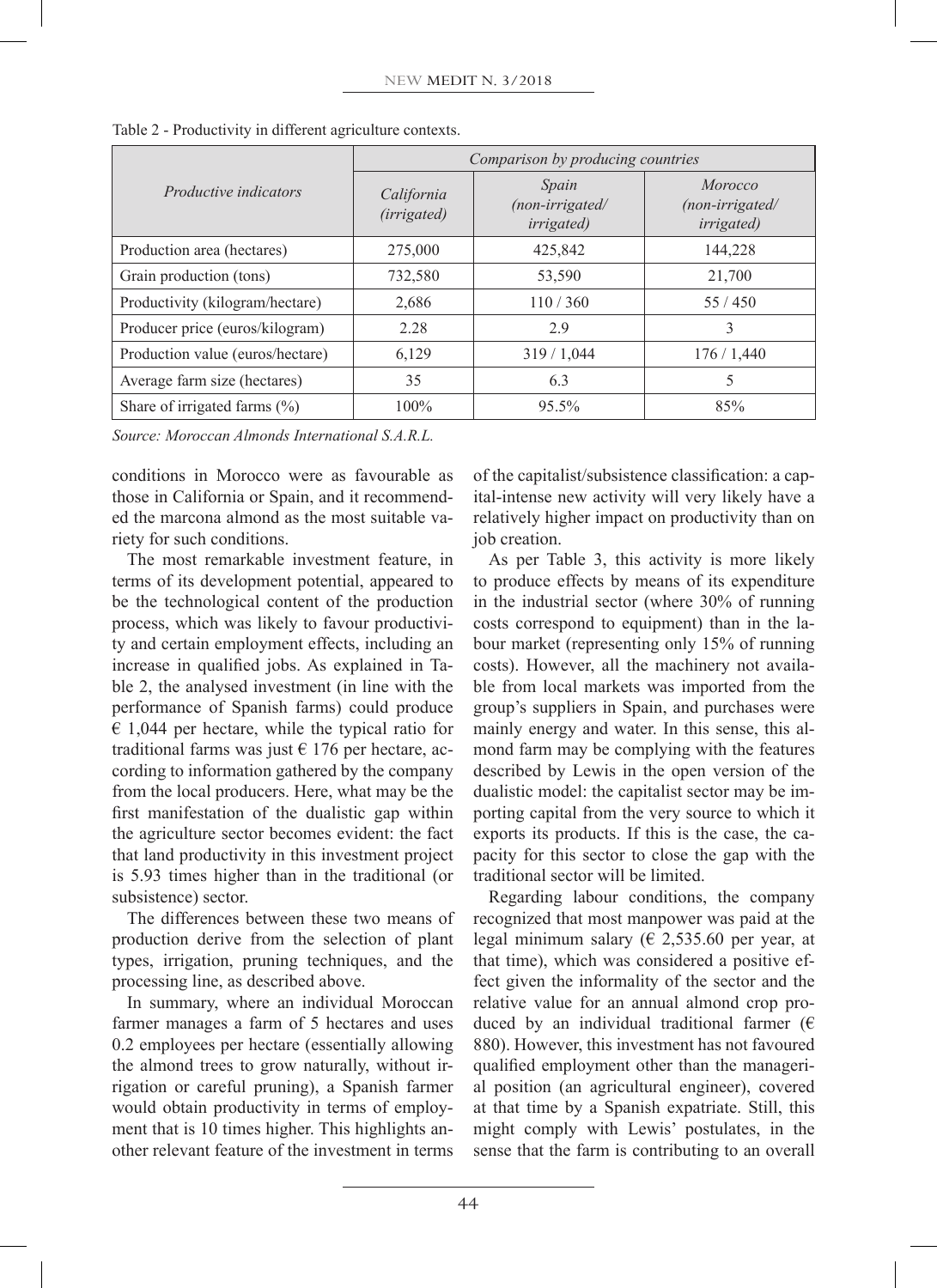|                               |                          | Type of farm:                                  |                                                            |  |
|-------------------------------|--------------------------|------------------------------------------------|------------------------------------------------------------|--|
|                               |                          | Foreign investor<br><i>(capitalist sector)</i> | <b>Traditional Moroccan</b><br><i>(subsistence sector)</i> |  |
| Features:                     |                          | $\blacksquare$ Irrigated                       | $\blacksquare$ Non-irrigated                               |  |
|                               |                          | $\blacksquare$ Industrial shelling             | $\blacksquare$ Manual shelling                             |  |
| Cost structure:               | - Labour costs           | 15%                                            | 90%                                                        |  |
|                               | - Equipment depreciation | 30%                                            | $0\%$                                                      |  |
|                               | - Purchases              | 55%                                            | 10%                                                        |  |
| Farm size (hectares)          |                          | 350                                            | 5                                                          |  |
| Employees per hectare         |                          | 0.12                                           | 0.2                                                        |  |
| Productivity (euros/hectare)  |                          | 1044                                           | 176                                                        |  |
| Productivity (euros/employee) |                          | 8,700                                          | 880                                                        |  |

Table 3 - Comparing capitalist and subsistence almond farms.

*Source: Authors' interviews.*

increase of wages. Even so, given its high land and labour productivity and its capital intensity, the investment does not appear to be a force for job creation.

At the time of our fieldwork, the almond trees had reached only 50% of their production capacity, but the company's turnover accounted for 8 million *dirhams* (€ 720,000), which was considered a success by the company's managers. Although the absolute running costs of the farm were not provided during the interviews, this statement of success is supported by the above information on running costs (mainly water and energy) and by a comparison between the initial investment ( $\in$  2.5 million) and the company's vearly turnover (€ 720,000-€ 1,440,000).

This added value, when shared with the rest of the economy by means of taxation, could conceivably have diverse effects on public goods; but the tax system of Morocco, which awards agriculture with full exoneration from both direct and indirect taxes, hinders such effects. A good share of the value is very likely repatriated to Spain, there being no quantitative or qualitative limitation upon such repatriation in the Moroccan legislation.

Finally, the expected results of the investors in terms of exports and international competitiveness – which, ideally, also would have met the expectations of the GMP – were not fully reached. The Moroccan almond market is protected by strong tariffs, and the country still presents a negative balance. Thus, the investor has found it more profitable to orient its production toward local markets, thereby having an indirect impact on the commercial balance, via import substitution, but not on local prices, despite the introduction of higher productivity rates.

These factors reveal an interesting feature of this particular company and sector. Both the dualistic and structuralist approaches (along with the GMP) would have expected this almond farm to export its production; but in the end, it does not. Therefore in this case, this Spanish company is not fully complying with the expected profile of the capitalist sector in an open economy.

# **5.1.** *Widening or closing the gap?*

The Spanish almond company does essentially comply with the features of foreign investment expected by the GMP, as well as with those of the capitalist sector in a dual economy, as described in the academic literature. At this point, two questions arise. The first is whether the capitalist-subsistence gap is diminishing or increasing, given that the company does not export its almond production and therefore does not *fully* comply with Lewis' scenario, which predicts a widening gap. However, the company does comply with two other features: the import of capital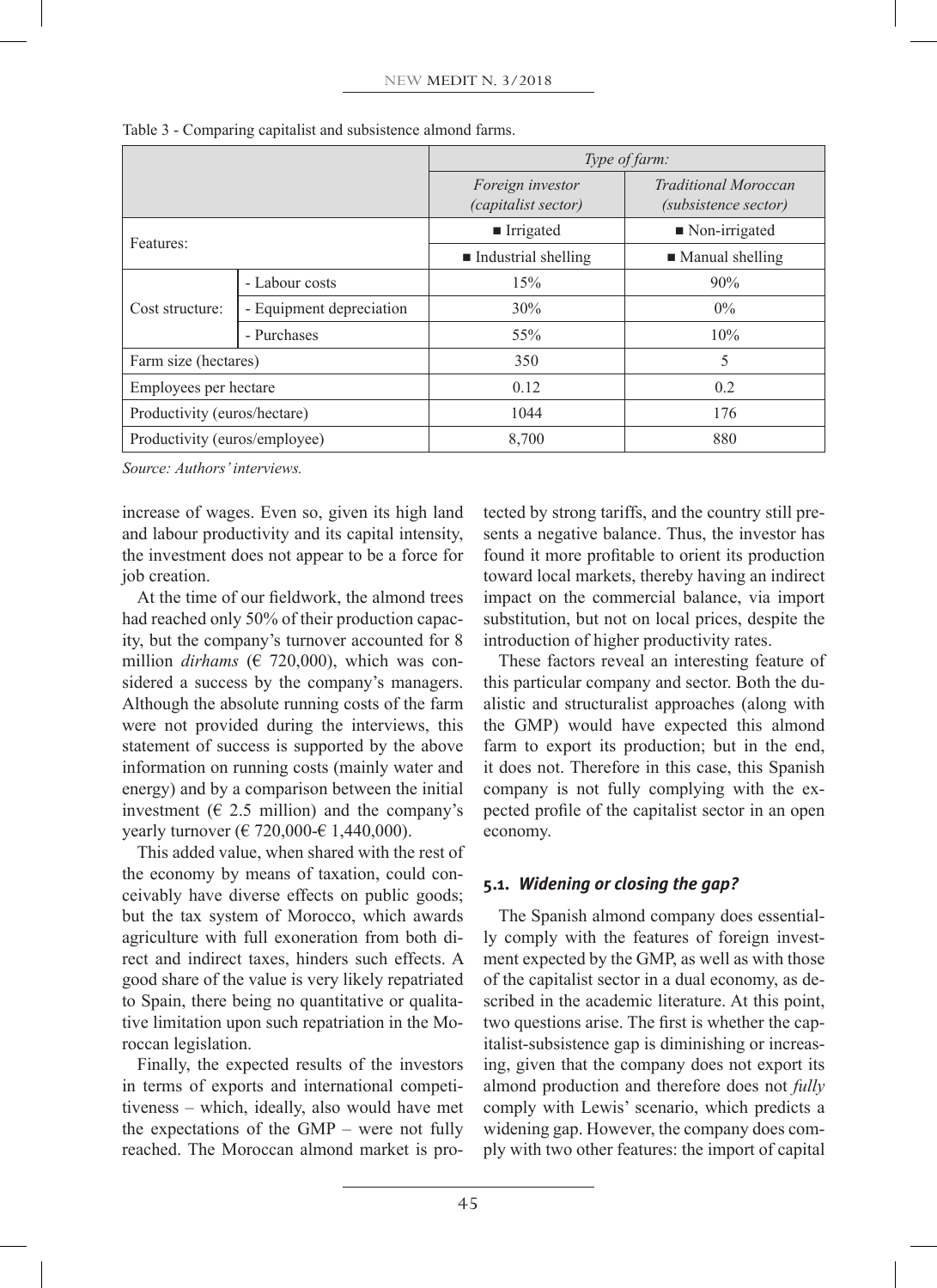and the repatriation of benefits. Secondly, the role of the public sector (by means of the GMP) may also affect the widening or closing of the gap between the two sectors.

In theory, the inward orientation of the analysed investment may actually be a factor of convergence for the two sectors: as the company is not orienting its product to a global production or distribution chain, this internal orientation may be triggering other economic effects that could eventually contribute to closing the gap with the traditional sector. In practice, almonds being a standard product in Morocco already, the only expected effect would come via prices, and yet this is hindered by Moroccan tariffs protecting the domestic market.

The almond farm could play a role in closing the gap were productivity gains and consequent wage increases to spill over into the traditional sector. If a traditional Moroccan farmer managing a 5 hectare farm is able to borrow and adopt Spanish farming techniques, he might eventually increase his production value from  $\epsilon$  880 to as high as  $\in$  8,700. At the time of our visits to the site, the ADA and Spanish Cooperation in Morocco had already approached the investing company and proposed that it become leader of an aggregation project.

As explained above, aggregation within the GMP does not mean a physical aggregation of lands, but an association of different players within a particular agro-food value chain, in which a high-performing actor takes a leading role in terms of productivity and commercialization. This would very likely favour technological spill-overs to the subsistence sector. However, according to the interviews, the foreign players have found it difficult to cooperate with the subsistence sector given the fragmentation of local almond farmers and their lack of managerial capacities. The company's proposal in this respect was first to set up a cooperative, or else another entity reinforcing the traditional sector's capacities, then to channel both technical and commercial cooperation with modern companies. In this sense,Vitry *et al*. (2015) have collected evidence indicating that implementation of the GMP has been facing difficulties related to the farmers' lack of organizational knowledge and their reluctance to cooperate.

In summary, this appears to be a successful case of FDI attraction under the first pillar of the Green Morocco Plan, as it has introduced a competitive new farm into the country. It has increased private investment for high added-value production that is potentially competitive in international markets.

Moreover, from a wider development perspective, this investment's effects are also limited in terms of its contribution to public goods (due to tax exonerations meant to assist small farmers), or in terms of its ability to inject dynamism into the local industrial sector. Because tariffs hinder any positive effect on prices, Moroccan industry has not captured the new demand for industrial equipment.

# **6. Conclusions**

The GMP may be facing limitations on coping with the dualistic nature of Morocco's agricultural sector due to the terms under which Pillar I is implemented: (1) through international tenders, leading to FDI inflows; and (2) without the necessary conditions for extending modernization to the local traditional sector. Although this single case may not represent the whole agricultural sector, it seems plausible that other foreign investments may prove unable to produce the development outcomes expected by the GMP, for several reasons.

First, this agricultural exploitation is capital-intense rather than labour-intense (in relation to Moroccan farms in general), and it does not seem an adequate means to achieve the GMP's goals in terms of job creation. While it is true that investments in other products might involve different technologies, and be relatively more demanding in terms of manpower, mechanization remains an explicit goal of the GMP in line with its concerns over international competitiveness.

Second, technological spill-overs from foreign companies are not automatic but demand that linkages be forged between the foreign company and local actors (suppliers, partners, etc.). To favour such linkages, the aggregation program of the GMP and, in general terms, the facilitating role of the ADA seem to be useful policy tools.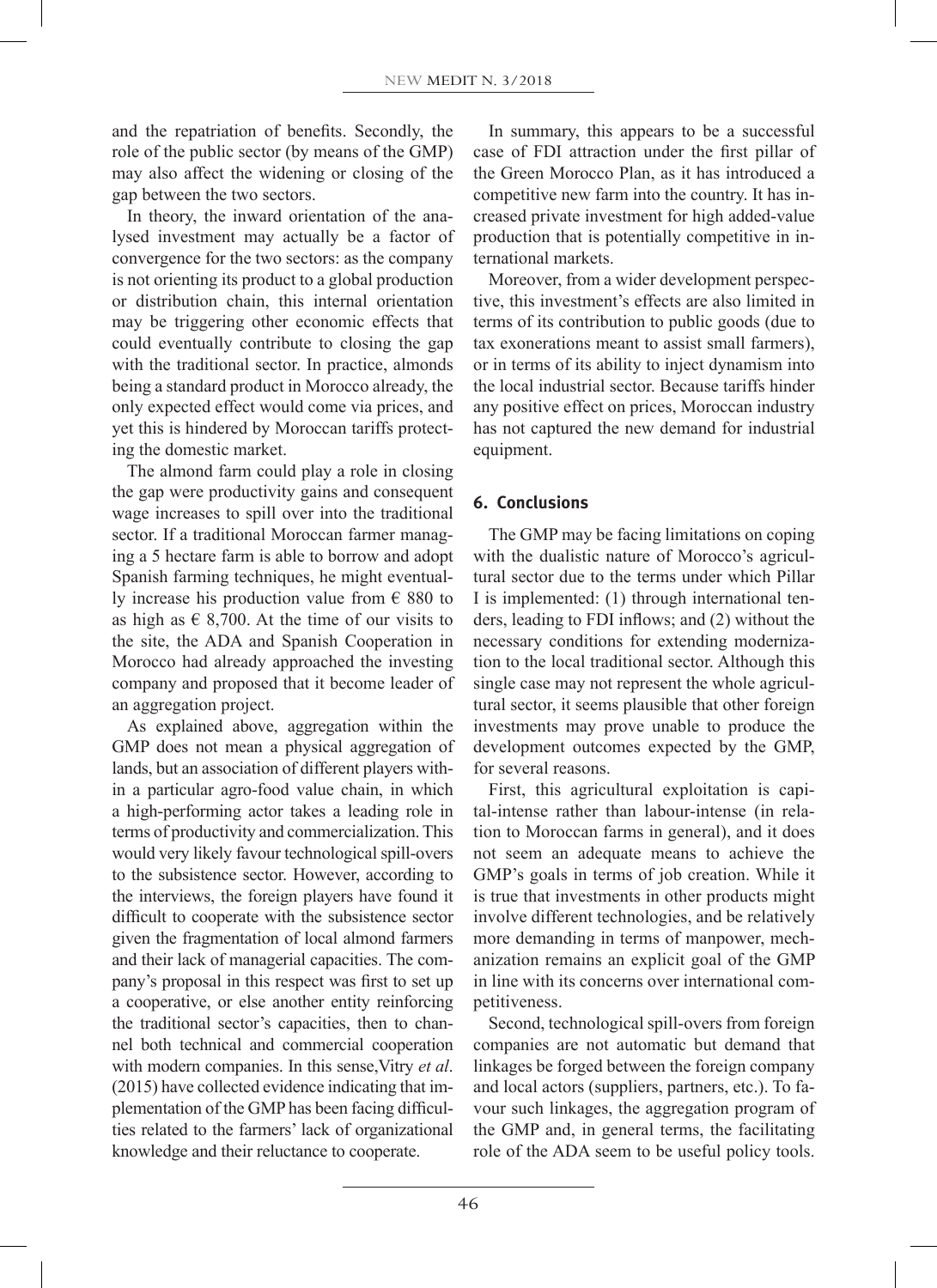Third, any profits achieved in protected markets by modern farms with limited manpower, low rental costs, and full tax exoneration will favour the investor exclusively. It is remarkable that the GMP has not taken consideration of such key economic policy tools as taxes, wages, tariffs, or subsidized land rental in modern agriculture. In short, the GMP may in this regard be subsidizing foreign investors, rather than local agricultural businesses in the subsistence sector, which may be defeating the purpose of the plan.

This study has further raised a series of questions in terms of public policy. As per the overall logic of the GMP, the attraction of foreign players with productivity rates 10 times higher than local farmers may be seen as a necessary condition to finding leaders for the reorganization of value chains and the upgrading of local farm productivity. However, this case (as well as previous research by Vitry *et al*., 2015) points out that such reorganization at the sector scale demands a certain pre-existing organizational structure among local farmers. Thus the GMP might consider a re-evaluation of how public support to agricultural activities in the first pillar may be subject to synergies vis-à-vis the second pillar. For instance, tax exonerations could be limited to the second pillar only, or to aggregation projects, while taxes paid by the performing capitalist sector could, for example, fund policies supporting technological upgrades in the subsistence sector. In any case, the next version of the Green Morocco Plan should perform a cost/benefit analysis of Pillar I by comparing the opportunity costs of deals made with foreign investors to development effects such as labour creation, local purchasing, and technological spill-overs.

From a more academic point of view, this case study reveals the difficulty in converging the traditional and modern sectors within an open economy; as pointed out by structuralists and by Lewis in the case of open economies, the vibrant innovative sector produces basic goods and imports capital goods, but may develop into an enclave. Thus, its results in terms of convergence and development are in line with those forwarded by the academic literature: the enterprise is not drawing labour from the traditional farms,

technology is not spilling over to the poorest rural areas of production, and there is no tendency toward increased labour productivity in the subsistence sector.

# **References**

- ADA, 2013 *Plan Maroc Vert*, http://www.ada.gov.ma/ StrategiePMV.php.
- Akesbi N., 2012. Une nouvelle stratégie pour l'agriculture marocaine: Le «Plan Maroc Vert», *New Medit* 11(2): 12-23.
- Barbier E.B. and Bugas J.S., 2014. Structural Change, Marginal Land and Economic Development in Latin America and the Caribbean. *Latin American Economic Review*, 23(3): 1-29.
- Bengtsson B. and Herttin N., 2013. Generalization by Mechanism: Thin Rationality and Ideal-type Analysis in Case Study Research. *Philosophy of the Social Sciences*, 44(6): 707-732.
- Bourguignon F. and Morrisson C., 1988. Inequality and Development: The Role of Dualism. *Journal of Development Economics*, 57: 233-257.
- Eisenhardt K.M., 1989. Building Theories from Case Study Research. *Academy of Management Review*, 14(4): 532-550.
- Faysee N., 2015. The Rationale of the Green Morocco Plan: Missing Links Between Goals and Implementation. *The Journal of North African Studies*, 20(4): 622-634.
- Flyvbjerg B., 2006. Five Misunderstandings about Case-study Research, *Qualitative Inquiry*, 12(2): 219-245.
- Gollin D., 2014. The Lewis Model: A 60-Year Retrospective. *Journal of Economic Perspectives*, 28(3): 71-88.
- Hernández L., Velázquez Roa E. and J., 2003. Globalización, dualismo y distribución del ingreso en México. *El Trimestre Económico*, 70: 535-578.
- Hosseini H., 2012. Arthur Lewis' dualism, the literature of development economics, and the less developed economies. *Review of European Studies*, 4(4): 132-140.
- Jitsuchon S., 2014. Income Inequality, Poverty and Labor Migration in Thailand. *The Singapore Economic Review*, 59(1): 1-16.
- Kirkpatrick C. and Barrientos A., 2004. The Lewis Model after 50 Years. *Manchester School*, 72(6): 676-690.
- Laterza V., 2016. Resilient Labour: Workplaces Regimes, Globalisation and Enclave Development in Swaziland. *The Journal of Development Studies*, 52(4): 576-590.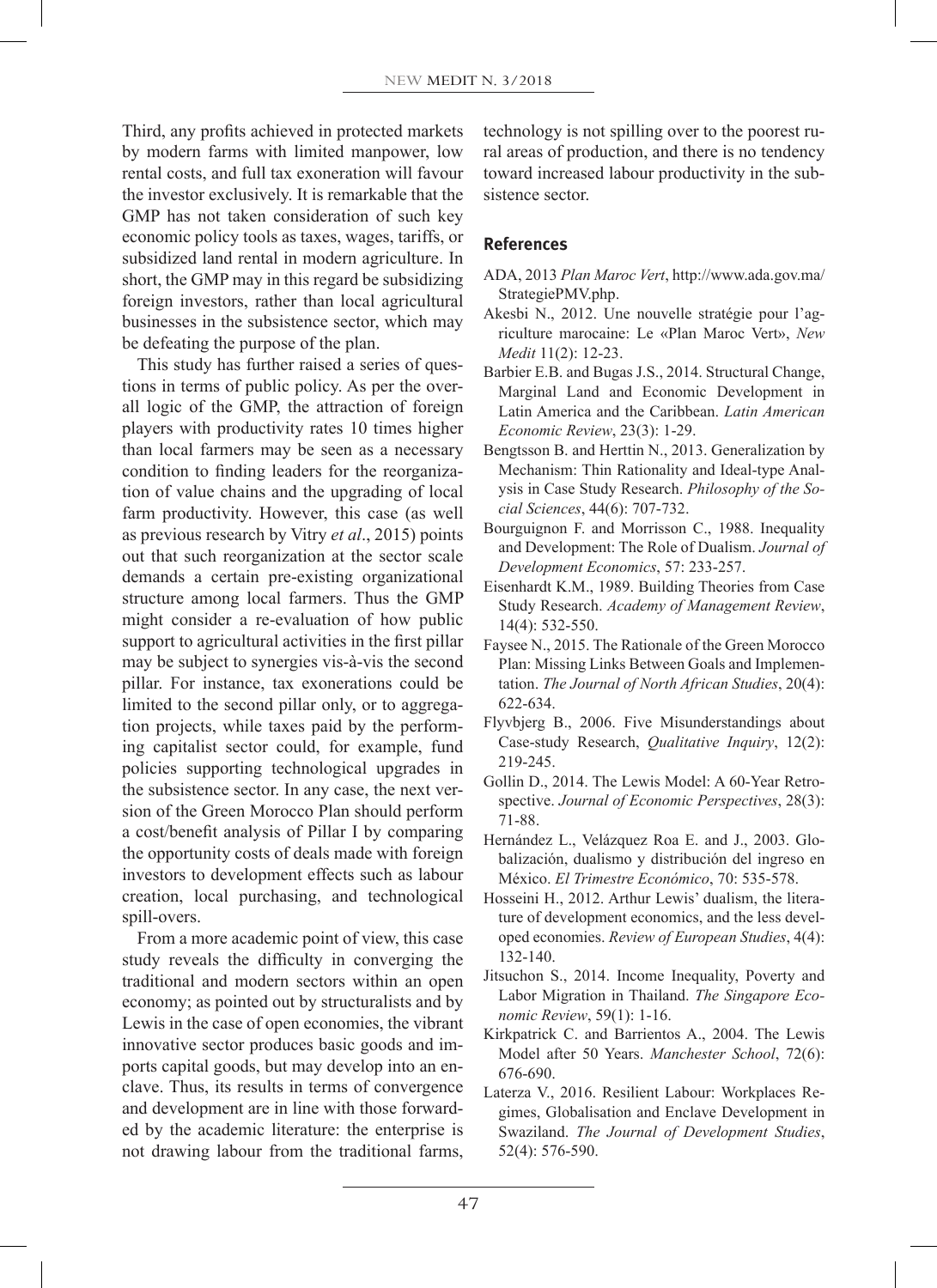- Levy J.S., 2008. Case Studies: Types, Designs, and Logics of Inference. *Conflict Management and Peace Science*, 25(1): 1-18.
- Lewis W.A., 1954. Economic Development with Unlimited Supplies of Labour. *Manchester School*, 22(2): 139-191.
- Mahdi M., 2014. Devenir du foncier agricole au Maroc. Un cas d'accaparement des terres, *New Medit*,  $4: 2 - 10.$
- Prebisch R., 1950. Crecimiento, desequilibrio y disparidades: interpretación del proceso de desarrollo económico, *Estudio económico de América Latina 1949*, E/CN.12/164/Rev.1: 3-89.
- Rugraff E., Sánchez-Ancochea D. and Sumner A., 2009. What Do We Know about the Developmental Impacts of TNCs? In *Transnational Corpora-*

### **Annex A**

Projet de recherche:

"Investissement étranger et développement - Opportunités pour les pays d'Afrique du Nord" Enquête aux entreprises

1 (A4). Quel est votre chiffre d'affaires du dernier exercice fiscal?

- 2 (A5). Quel est votre share dans le marché ?
- 3 (A6). Quelle est la ratio investissement / chiffre d'affaires et son évolution pendant les 5 dernières années?
	- 2007 2008 2009 2010
	- 2011
- 4 (B1). Quel pourcentage représentent-ils les approvisionnement sur votre chiffre d'affaires ?
	- (B2). Quels sont vos approvisionnements principaux :
		- Produit 1 Produit 2
		- Produit 3

*tions and Development Policy. Critical Perspectives*, ed. by E. Rugraff, D. Sánchez-Ancochea, and A. Sumner. Basingstoke: Palgrave Macmillan, 29-58.

- UNDP, 2016. *Human Development Report 2016: Human Development for Everyone*, United Nations Development Programme.
- Vennesson P., 2008. Case Studies and Process Tracing: Theories and Practices. In Della Porta D. and Keating M. (eds.), *Approaches and Methodologies in the Social Sciences: A Pluralist Perspective*. Cambridge: Cambridge University Press, 223-239.
- Vitry C., El Hassane A., Dugué P. and Chia E., 2015. Apprendre à coopérer: un défi pour l'adhesion des agricultures au Plan Maroc Vert. *New Medit*, 2: 13-21.

| Produit 4 |  |
|-----------|--|
| Produit 5 |  |

5 (B3). Sont-ils locaux ?

|         | Produit 1                             | Oui | Non                     |
|---------|---------------------------------------|-----|-------------------------|
|         | Produit 2                             | Oui | $\text{Non}$            |
|         | Produit 3                             | Oui | $\text{Non}$            |
|         | Produit 4                             | Oui | $\text{Non}$            |
|         | Produit 5                             | Oui | Non $\vert$             |
| 6 (B4). | Parce que vous n'avez pas le choix ?  |     |                         |
|         | Produit 1                             | Oui | $\overline{\text{Non}}$ |
|         | Produit 2                             | Oui | Non $\vert$ $\vert$     |
|         | Produit 3                             | Oui | $\overline{\text{Non}}$ |
|         | Produit 4                             | Oui | $\text{Non}$            |
|         | Produit 5                             | Oui | Non $\vert$             |
|         | Commentaires                          |     |                         |
| 7 (C1). | Importez-vous des produits de l'extér |     |                         |

7 (C1). Importez-vous des produits de l'extérieur ? Oui  $\Box$  Non  $\Box$ 



8 (C2). Quel pourcentage représentent les importations en relation avec vous achats totaux ?

- 9 (C3). Dans votre cas, quels sont les pays d'importation ?
	- Pays 1
	- Pays 2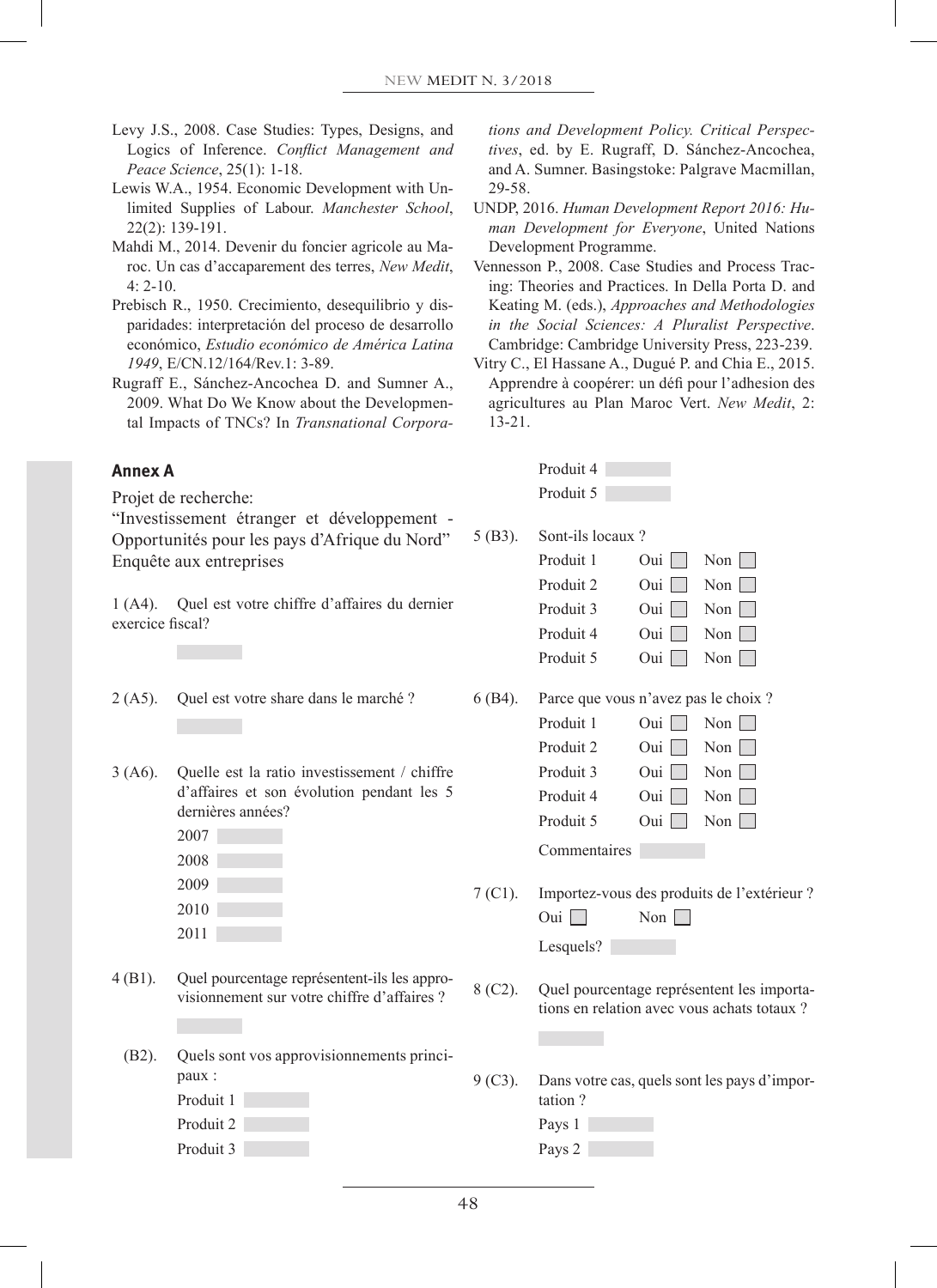|  | Pays 3                                                                                                                                         | Catégorie 3                                                                                                                                                             |
|--|------------------------------------------------------------------------------------------------------------------------------------------------|-------------------------------------------------------------------------------------------------------------------------------------------------------------------------|
|  | Pays 4                                                                                                                                         | Catégorie 4                                                                                                                                                             |
|  | Pays 5                                                                                                                                         | Catégorie 5                                                                                                                                                             |
|  | 10 (C4). Comment distribuez-vous vos ventes à l'in-<br>térieur et à l'extérieur du pays ?                                                      | 18 (G4). Évaluation de la législation: favorise-t-elle<br>l'emploi et la formation de personnel local ?                                                                 |
|  | Pourcentage des ventes                                                                                                                         | 0 (mauvaise) - 5 (excellente)                                                                                                                                           |
|  | á l'intérieur du pays<br>$\frac{0}{0}$                                                                                                         |                                                                                                                                                                         |
|  | à l'extérieur du pays<br>$\frac{0}{0}$                                                                                                         |                                                                                                                                                                         |
|  | 11 (C5). Dans votre cas, quels son les pays d'expor-<br>tation?                                                                                | 19 (G5). Évaluation de la qualification du capital hu-<br>main pour votre activité productive.<br>$0$ (mauvaise) - 5 (excellente)                                       |
|  |                                                                                                                                                |                                                                                                                                                                         |
|  |                                                                                                                                                |                                                                                                                                                                         |
|  | 12 (C6). De vos lignes de financement, existe-t-il<br>une partie d'endettement extérieur ? Quelle<br>pourcentage représente-t-elle du finance- | 20 (G7). Existent-il d'autres demandes d'emploi sur<br>vos ressources humaines ? Évaluez la pres-<br>sion de la demande sur vos employés.                               |
|  | ment total?                                                                                                                                    | $0$ (base) - 5 (très haute)                                                                                                                                             |
|  | Oui $\Box$<br>Non $\Box$                                                                                                                       |                                                                                                                                                                         |
|  | Part $(\%)$                                                                                                                                    |                                                                                                                                                                         |
|  | 13 (C7). Rapatriez-vous vos bénéfices au pays<br>d'origine de l'investissement ou dans un                                                      | 21 (H6). Quelle évaluation faites vous du différentiel<br>en technologies propres par rapport à vos<br>concurrents ? (procès de production, biens<br>d'équipes, etc.) ? |
|  | autre pays ?                                                                                                                                   | $0$ (nul) - 5 (élevé)                                                                                                                                                   |
|  | Oui $\Box$<br>$\gamma$ Non $\vert$                                                                                                             |                                                                                                                                                                         |
|  | Part $(\% )$                                                                                                                                   |                                                                                                                                                                         |
|  |                                                                                                                                                | 22 (H8). Quels impôts, taux publiques ou d'autres<br>prélèvements doit payer votre entreprise ?                                                                         |
|  | 14 (D1). Faites une évaluation de la compétitivité du<br>secteur avant l'initiation de vos activités                                           | Quel pourcentage représente-t-ils de votre<br>chiffre d'affaires ?                                                                                                      |
|  | $0$ (nulle) - 5 (très élevée)                                                                                                                  | Lesquels?                                                                                                                                                               |
|  | 15 (G1). Combien de travailleurs a votre entreprise /                                                                                          |                                                                                                                                                                         |
|  | projet d'investissement ?                                                                                                                      |                                                                                                                                                                         |
|  |                                                                                                                                                | Part des ventes totales (%)                                                                                                                                             |
|  |                                                                                                                                                |                                                                                                                                                                         |
|  | 16 (G2). Catégories professionnelles ?                                                                                                         |                                                                                                                                                                         |
|  | Titre catégorie 1                                                                                                                              | 23 (H9). Selon votre expérience personnelle, avez-                                                                                                                      |
|  | Titre catégorie 2                                                                                                                              | vous détecté des problèmes de corruption ?                                                                                                                              |
|  | Titre catégorie 3                                                                                                                              | $0$ (aucun) - 5 (beaucoup)                                                                                                                                              |
|  | Titre catégorie 4                                                                                                                              |                                                                                                                                                                         |
|  | Titre catégorie 5                                                                                                                              | 24 (H11). Quelle évaluation faites vous des infra-                                                                                                                      |
|  |                                                                                                                                                | structures locales pour la réalisation de                                                                                                                               |
|  | 17 (G3). Salaire moyen?                                                                                                                        | votre activité productive ?                                                                                                                                             |
|  | Catégorie 1                                                                                                                                    | $0$ (mauvaise) - 5 (excellente)                                                                                                                                         |
|  | Catégorie 2                                                                                                                                    |                                                                                                                                                                         |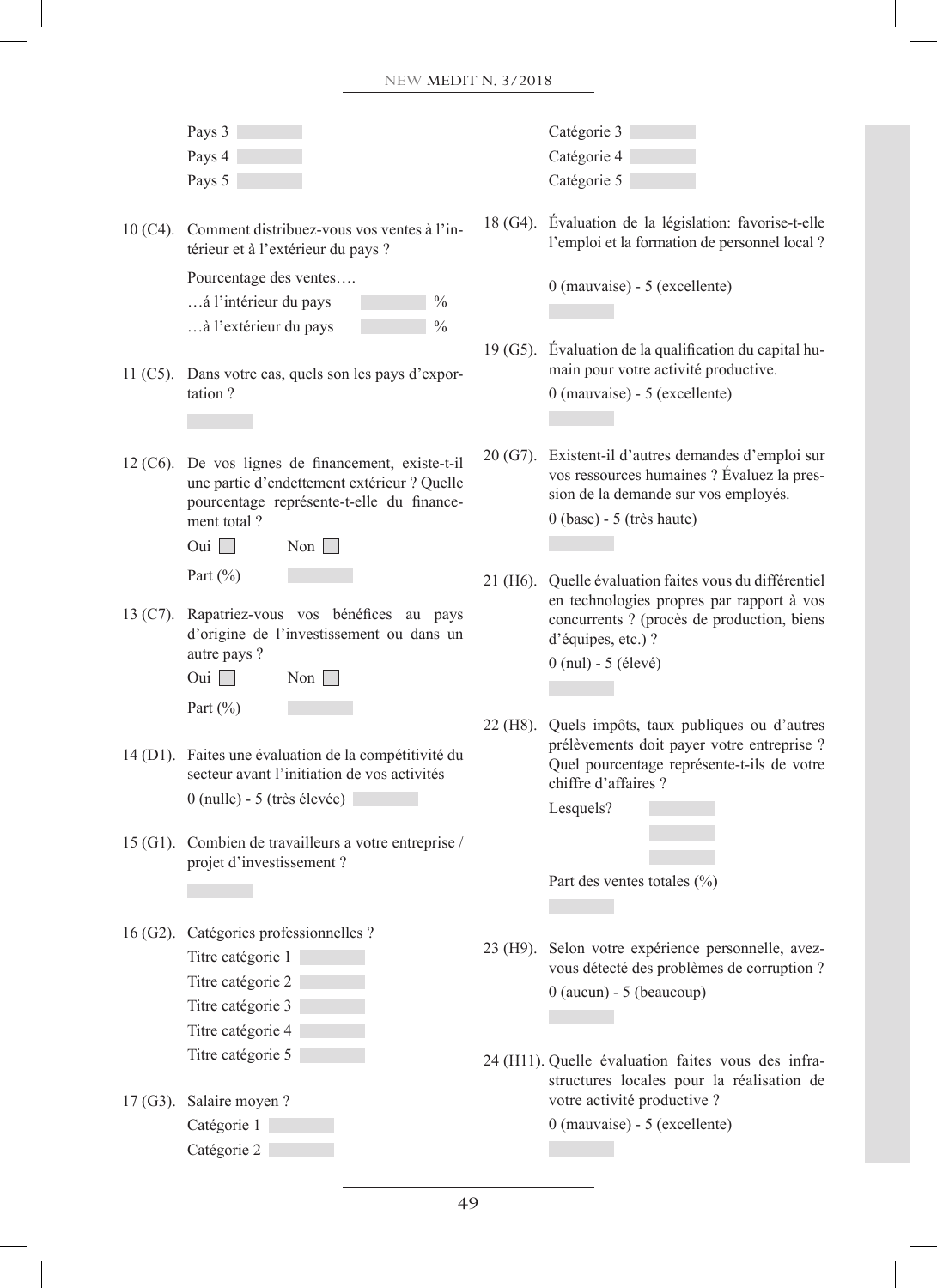# **Annex B**

Projet de recherche: "Investissement étranger et développement - Opportunités pour les pays d'Afrique du Nord"

# *Plan de l'entretien*

| A               | Activité et création de l'entreprise                                                                                                                  |
|-----------------|-------------------------------------------------------------------------------------------------------------------------------------------------------|
| A1              | Quel est l'objet de votre activité productive?                                                                                                        |
| A2              | Dans quel secteur et sous-secteur productif se trouve votre activité économique?                                                                      |
| A3              | Existait-il des produits / services similaires aux vôtres avant votre début d'activité?                                                               |
| A7              | L'entreprise est-elle de nouvelle création ou le résultat d'une fusion ou d'une acquisition?                                                          |
| A8              | Qui sont vos clients?                                                                                                                                 |
| A9              | Avez vous observé dans vos marchés de vente de nouvelles entrées ou investissements?                                                                  |
| B               | Fournisseurs                                                                                                                                          |
| B5              | Il y a t'il une législation ou obligation d'achats locaux?                                                                                            |
| <b>B6</b>       | Avez-vous observé de nouvelles entrées ou de nouveaux investissements dans votre chaine de fournisseurs?                                              |
| B7              | Avez-vous observé la création de nouveaux emplois dans votre chaine de fournisseurs?                                                                  |
| $\mathcal{C}$   | Insertion extérieure                                                                                                                                  |
| C8              | De quelle manière facilite ou difficulté la législation vos exportations et vos importations?                                                         |
| D               | Concurrence du marché                                                                                                                                 |
| D2              | Quelle est votre principale concurrence (numéro de compagnies, taille, noms)?                                                                         |
| D <sub>3</sub>  | Quelle a été la réaction de votre concurrence à votre entrée / croissance dans le secteur / marché? Par<br>exemple, observez-vous un effet imitation? |
| D4              | Avez-vous observé de nouvelles entrées/investissements entre vos concurrents?                                                                         |
| E               | Intensité / transfert technologique                                                                                                                   |
| E1              | Quelle est votre évaluation du différentiel technologique para rapport à vos concurrents (procès productif,<br>biens d'équipes, etc.)?                |
| E2              | Quelles sont les exigences technologiques de votre entreprise sur les fournisseurs et comment sont-elles<br>répondus par vos fournisseurs locaux?     |
| E3              | Quel est le rôle de votre entreprise avec les améliorations technologiques dans votre chaine de fournisseurs?                                         |
| G               | Travail                                                                                                                                               |
| G6              | Avez-vous une politique de formation officielle ou informelle? Décrivez-la                                                                            |
| G8              | Avez-vous besoin d'embaucher du personnel étranger? Quelles son les avantages et les inconvénients par<br>rapport aux employés locaux?                |
| G9              | Avec quels critères votre entreprise décide-t-elle les rémunérations? Avez-vous formalisé ces critères?                                               |
| H               | Fiscalité, communauté et environnement                                                                                                                |
| H1              | Quelles organisations de la société civile ont contacté votre entreprise?                                                                             |
| H2              | Avez-vous une politique de relations avec la communauté où vous opérez (voisins, autorités locales, uni-<br>versités, etc.)? Décrivez-la              |
| H <sub>3</sub>  | Comment collabore votre entreprise avec l'environnement? Avez-vous adopté un compromis formel par<br>écrit en matière environnementale?               |
| Η4              | Quelles lois environmementales ont eu un impact sur les opérations de votre entreprise?                                                               |
| H <sub>5</sub>  | Quelles investissements ont été réalisés par votre entreprise en technologies propres?                                                                |
| Н7              | Avez-vous transférés vos technologies propres à des fournisseurs, clients ou concurrents? Décrivez la si-<br>tuation.                                 |
| H <sub>10</sub> | Faites-vous une ou plusieurs contributions volontaires financières a la communauté?                                                                   |
|                 |                                                                                                                                                       |